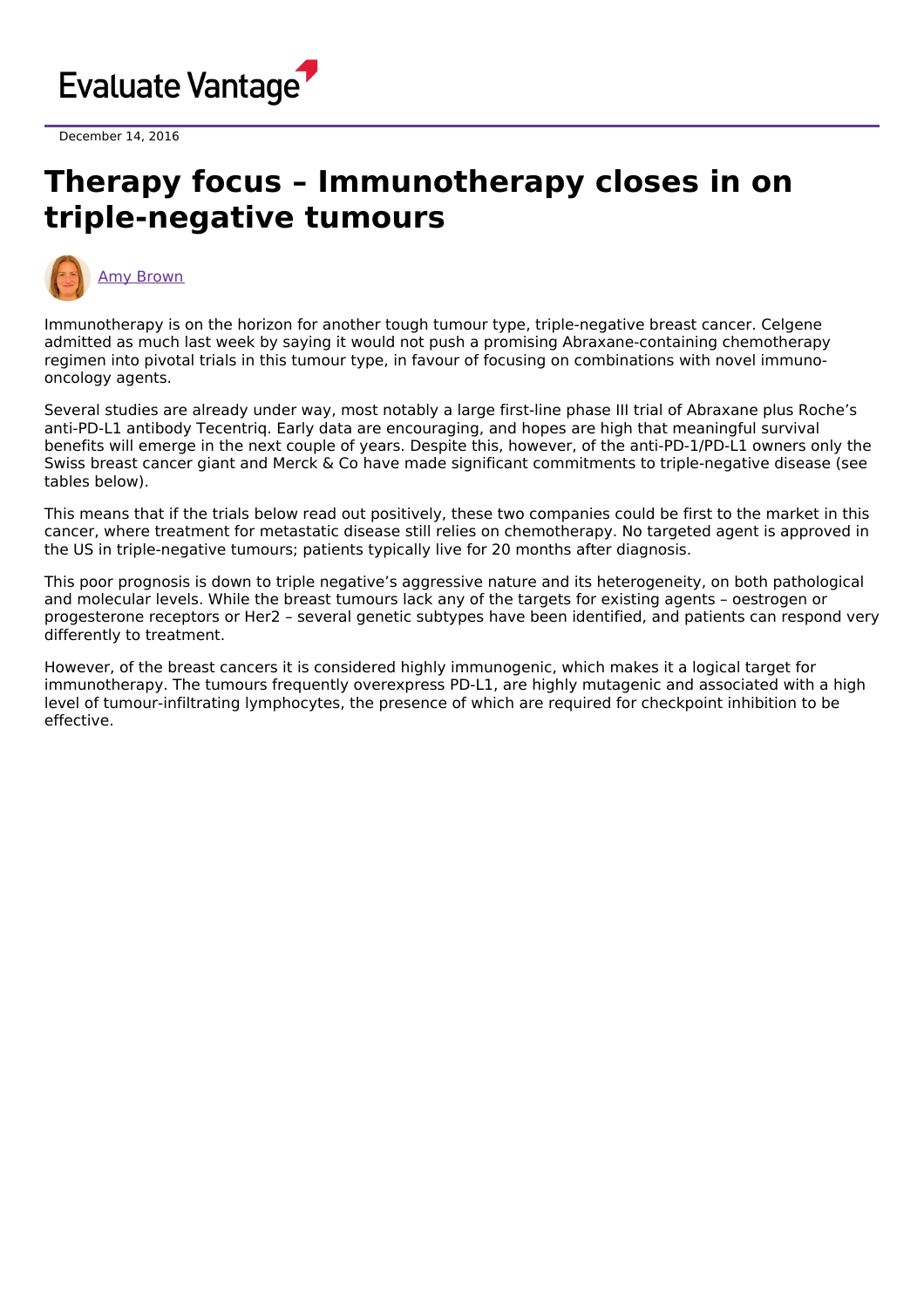| <b>Triple negative-focused I-O studies</b> |                          |                                                               |                                        |                              |                 |  |  |  |  |
|--------------------------------------------|--------------------------|---------------------------------------------------------------|----------------------------------------|------------------------------|-----------------|--|--|--|--|
| <b>Trial name</b>                          | <b>Enrolment Details</b> |                                                               | <b>Primary</b><br>sponsor              | <b>Primary</b><br>completion | <b>Trial ID</b> |  |  |  |  |
| <b>Phase III</b>                           |                          |                                                               |                                        |                              |                 |  |  |  |  |
| Keynote-119                                | 600                      | Keytruda vs chemo                                             | Merck & Co                             | May 2017                     | NCT02555657     |  |  |  |  |
| Keynote-355                                | 858                      | Keytruda + chemo vs placebo<br>+ chemo; first line            | Merck & Co                             | Dec 2019                     | NCT02819518     |  |  |  |  |
| IMpassion130                               | 900                      | Tecentrig + Abraxane vs<br>placebo vs Abraxane; first<br>line | Roche                                  | Apr 2020                     | NCT02425891     |  |  |  |  |
| <b>Phase II</b>                            |                          |                                                               |                                        |                              |                 |  |  |  |  |
| GeparNuevo                                 | 174                      | Durvalumab + chemo; first<br>line                             | German Breast<br>Group                 | Mar 2018                     | NCT02685059     |  |  |  |  |
| Keynote-086                                | 245                      | Keytruda monotherapy                                          | Merck & Co                             | Apr 2018                     | NCT02447003     |  |  |  |  |
|                                            | 100                      | MCS-110 + chemo; first-line<br>advanced with high TAMs        | <b>Novartis</b>                        | Mar 2019                     | NCT02435680     |  |  |  |  |
| <b>TONIC</b>                               | 84                       | Opdivo; after radio/chemo<br>induction therapy                | <b>Netherlands</b><br>Cancer Institute | Aug 2019                     | NCT02499367     |  |  |  |  |
| <b>Phase I</b>                             |                          |                                                               |                                        |                              |                 |  |  |  |  |
| Keynote-173                                | 100                      | Keytruda + chemo;<br>neoadjuvant                              | Merck & Co                             | Nov 2017                     | NCT02622074     |  |  |  |  |

Early monotherapy trials of checkpoint inhibitors in heavily pretreated triple-negative patients established a case for further study, of which Merck's Keynote-012 was one of the first. At the San Antonio Breast Cancer Symposium (SABCS) last week an update on the triple-negative cohort from this large phase Ib trial was presented – a median progression-free survival (PFS) of 1.9 months and median overall survival of 11.3 months has been reached.

Merck started Keynote-086 to explore monotherapy further, using a higher dose. Results from this single-arm, open-label study will not be known until mid-2018, but next year data could emerge from the phase III Keynote-119 study, which pits the same dose of Keytruda against various chemo agents, again in heavily pretreated patients.

The drug has a relatively benign tolerability profile compared with chemotherapy, so presumably the bar to approval is pretty low in this very advanced setting. Merck would not need to see much of a separation in survival curves to send it to regulators next year.

## **First-line prize**

The big target is of course first-line treatment of metastatic disease, and here there is a need to combine these checkpoint inhibitors with standard-of-care chemotherapy.

Merck is testing three different chemotherapies with Keytruda in its two-part, pivotal Keynote-355 trial, while Roche is explicitly using Abraxane with Tecentriq in Impassion130.

Tnacity, the study that prompted Celgene to proclaim the end of its work on chemo-only regimens in triple negative was also presented at SABCS, and this perhaps sets a bar for checkpoint-chemo combinations to beat. The phase II trial tested Abraxane combined with various other chemotherapies first line; carboplatin emerged as the most potent partner, and the two drugs generated PFS of 7.4 months.

Clearly, the hope is that immunotherapy will generate an even stronger response. PFS in this setting with chemotherapy is around six months. Bernstein analysts recently quoted Dr. Harold Burstein, an associate professor at Harvard Medical School, as saying that an extension to nine or 10 months should be enough to secure approval in this front-line setting.

Phase III results are unlikely to emerge for a few years, although an earlier test of the combination could come from a phase II study with AstraZeneca's durvalumab, an anti-PD-L1 antibody like Tecentriq. This is in a firstline combination study with Abraxane being undertaken by the German Breast Group; results are due in 2018.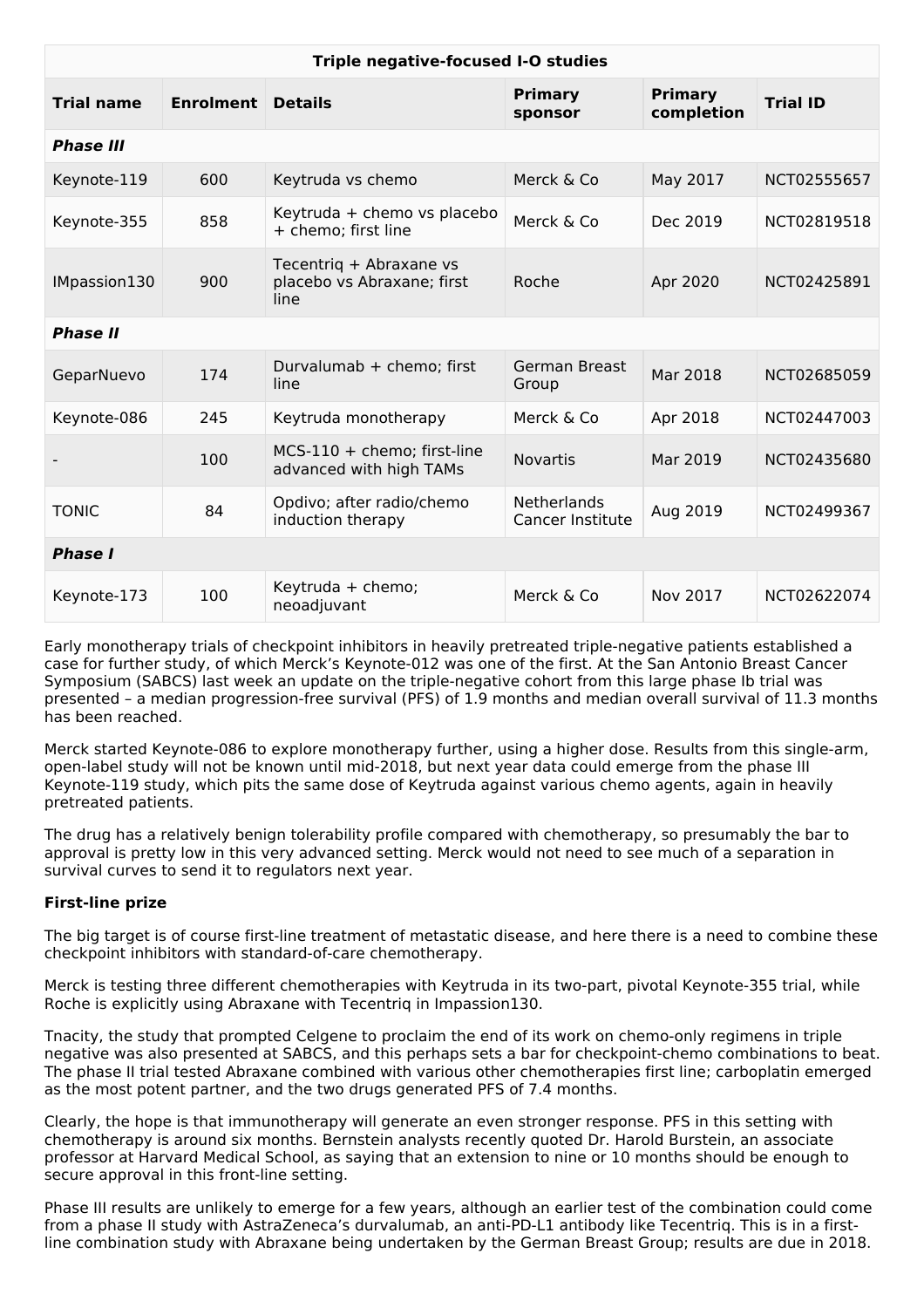A question to be answered further down the line is whether chemotherapy, which comes with a high side-effect burden, can eventually be removed from this first-line setting.

## **Looking elsewhere**

Beyond Merck and Roche, however, the big immuno-oncology players have shown more reluctance in pushing forward in triple-negative disease.

Astrazeneca is running two phase Ib studies with durvalumab and the anti-CTLA4 MAb tremelimumab, exploring a wide range of advanced malignancies, including triple negative. The company is also collaborating with Incyte on a combination of the US company's epacadostat, an IDO inhibitor, with durvalumab. Incyte has struck a similar R&D pact with Merck over Keytruda; the agents are in two large phase I/II studies, Echo-203 and Echo-202, again in broad tumour types.

Novartis, meanwhile, is only testing its anti-MCSF antibody MCS-110 explicitly in triple-negative disease. Its anti-PD1 antibody PDR001 is being tested as a monotherapy in combination with MCS-110 in broad, earlystage studies.

Bristol-Myers' work seems to extend to a large study of Opdivo with or without Yervoy in six tumour types, and a couple of collaborator-sponsored trials. This is a surprising lack of interest considering the company's commitment to immuno-oncology.

The table below details the studies of various immunotherapy agents that include a triple-negative cohort, rather than specifically enrolling these patients. Many are early stage – however, given the success of Merck's Keynote-012, a phase I study that in the end recruited around 300 patients and generated groundbreaking data in several tumour types, the relevance of this type work should not be underestimated.

Of course there is also much work going on outside the immuno-oncology space in triple-negative disease. The Parp inhibitors for example are being widely explored, while triple-negative tumours that overexpress the androgen receptor are being targeted with antagonists like Xtandi. Antibody-drug conjugates are also showing early promise.

Data from all these trials will be closely watched in the coming years for signs of desperately needed progress in a tumour type that has so far proved tragically intractable.